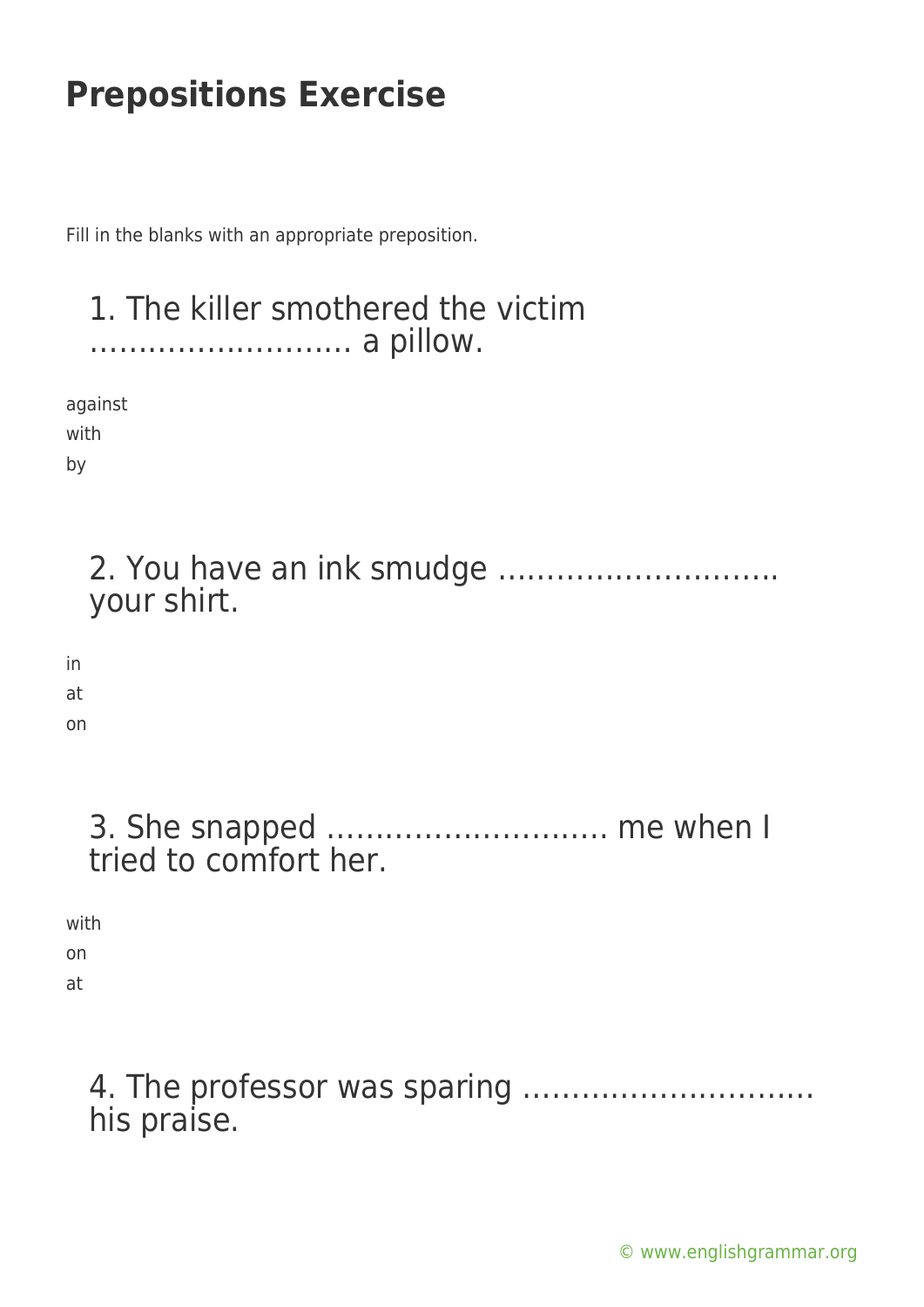with in for

### 5. He demonstrated a staunch belief …………………………… human rights.

for with in

#### 6. My feet ached …………………………… the twohour stand.

of with

from

### 7. He stormed …………………………… the waiter and embarrassed everyone at the table.

with at

on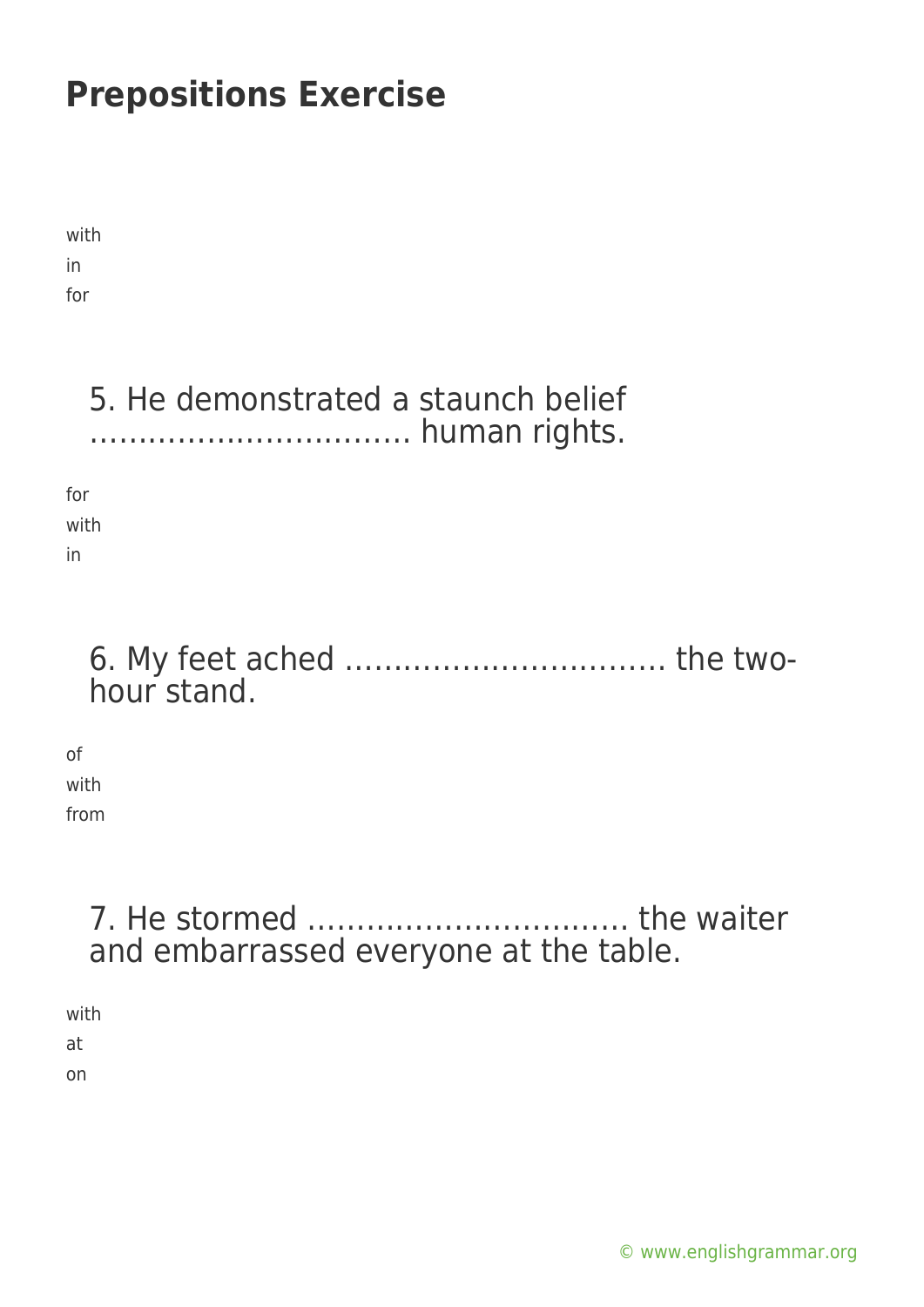#### 8. I can't believe you would stoop ……………………….. such nonsense.

at with to

### 9. He struck me ………………………….. his fist.

with by Either could be used here

#### 10. She stretched the clothesline …………………………. two trees.

between among from

#### 11. The region has long been stricken ……………………………. poverty.

of from with